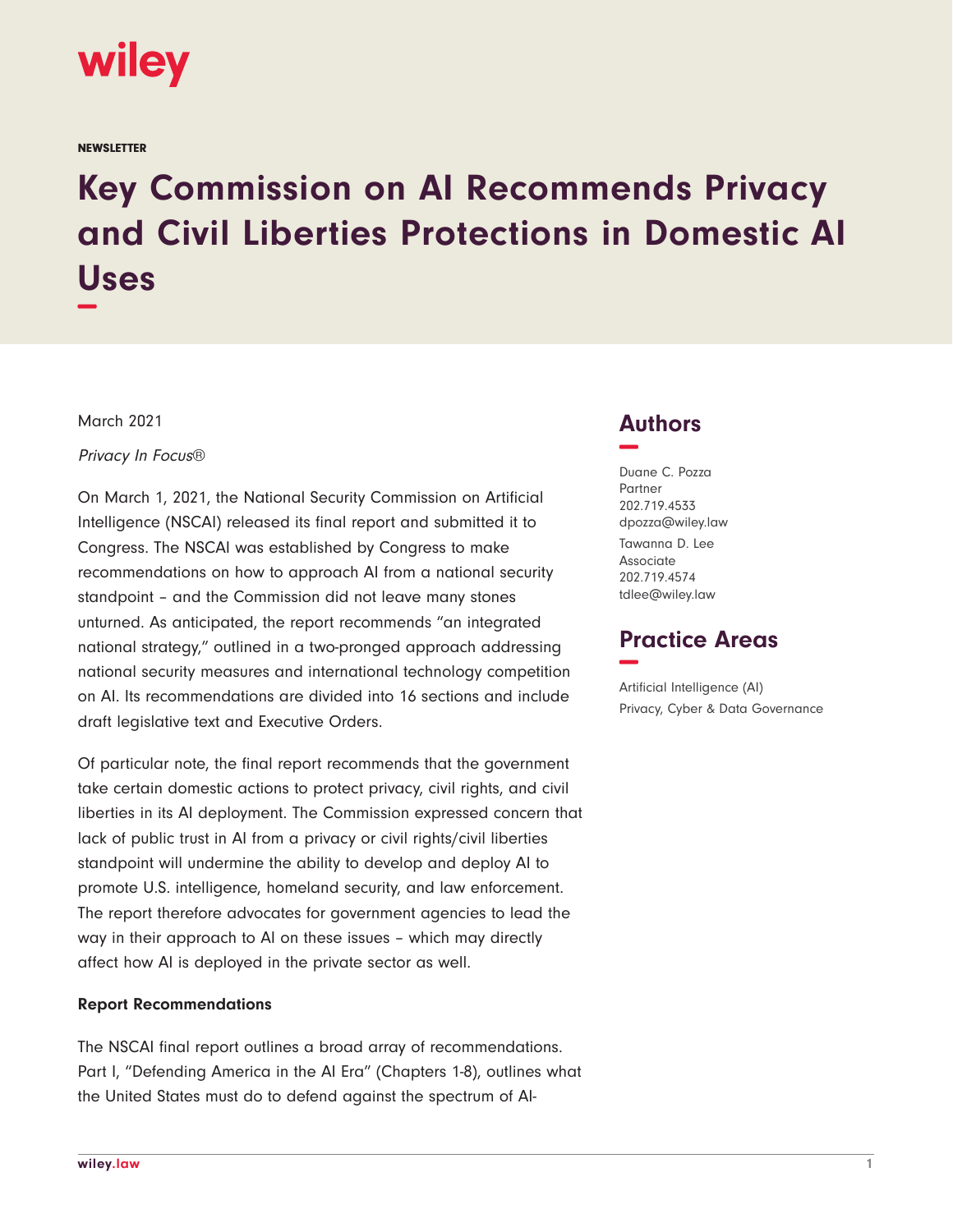related threats from state and non-state actors and recommends how the U.S. government can responsibly use AI technologies to protect the American people and the nation's interests. Part II, "Winning the Technology Competition" (Chapters 9-16), outlines AI's role in broader technology competition.

A number of key domestic policy considerations are contained in a chapter on "Upholding Democratic Values: Privacy, Civil Liberties, and Civil Rights in Uses of AI for National Security." The report notes that "[p]ublic trust will hinge on justified assurance that government use of AI will respect privacy, civil liberties, and civil rights." In particular, the report recommends the creation of a task force to address these issues and outlines efforts through which the government can establish and ensure that its use of AI tools is effective, including:

- Developing AI tools to enhance oversight and auditing;
- Increasing public transparency about AI use;
- Building AI systems that advance the goals of privacy preservation and fairness;
- Ensuring that those impacted by government actions involving AI can seek redress and have due process.

A key set of recommendations focuses on increasing public transparency about the government's AI use through improved reporting. For example, it recommends that Congress require AI Risk Assessment Reports and AI Impact Assessments to assess the privacy, civil liberties, and civil rights implications for each new qualifying AI system or significant system refresh that involves U.S. persons. And it further recommends that the President act in this area if Congress does not do so.

Another set of recommendations would encourage agencies to develop and test AI systems with goals of privacy preservation and fairness. This would include the requirement of having national security agencies implement steps to mitigate privacy, civil liberties, and civil rights risks associated with any AI system on an iterative basis and require documentation of all accepted risks. Each covered agency would also need to designate an office, committee, or team in each agency to conduct a pre-deployment review of AI technologies that will impact privacy, civil liberties, and civil rights.

A third set of recommendations would go further and implement government mechanisms to provide for individuals to seek redress and due process for alleged violations of their rights due to AI operation. It recommends that the FBI and the U.S. Department of Homeland Security (DHS) conduct reviews to ensure that individuals can seek redress based on use of AI, and that the U.S. Department of Justice independently issue guidance on AI and due process.

Finally, the final report recommends strengthening oversight and governance mechanisms. This includes strengthening the U.S. Privacy and Civil Liberties Oversight Board's (PCLOB) ability to provide meaningful oversight and advice on the federal government's use of AI-enabled technologies for counterterrorism purposes, and providing a greater role for the DHS offices of Privacy and Civil Rights and Civil Liberties. The report also suggest that the President or Congress establish a task force to assess the privacy and civil rights and civil liberties implications of AI and emerging technologies.